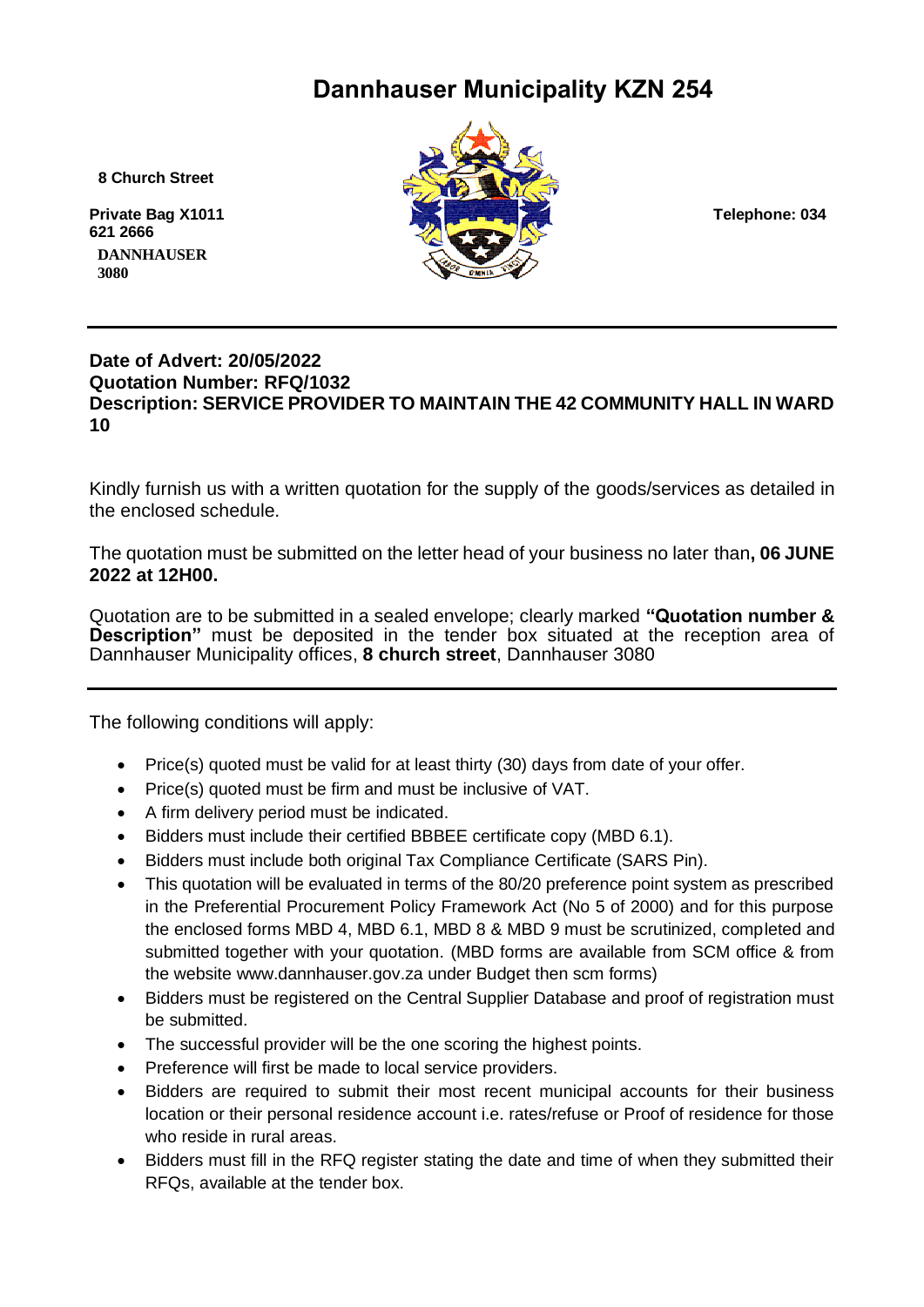- Bidders must be registered on The Dannhauser Municipality Suppliers database, forms are available from the website www.dannhauser.gov.za & from reception.
- Dannhauser Municipality does not bind itself to accept the lowest, or any quote.
- The Municipality reserves the right to withdraw any invitation to quotations/proposal and/or to re-advertise or to reject any quotations/proposal or to accept a part of it.
- The municipality reserve the right to appoint a portion or split the service to a service provider.
- The Municipality does not bind itself to accepting the lowest quotations/proposal or award a contract to the bidder scoring the highest number of points.

NB: No quotations will be considered from persons in the service of the state<sup>1</sup>

#### **Failure to comply with these conditions may invalidate your offer.**

# **SCHEDULE**

# DESCRIPTION**: QUOTATIONS FROM SUITABLE AND QUALIFIED SERVICE PROVIDERS AS PER BELOW SCHEDULE:**

# **SERVICE PRORVIDER TO MAINTAIN THE 42 COMMUNITTY HALL IN WARD 10**

# **AS PER FOLLOWING SPECIFICATION**

- 3 X Double door and door locks (good quality/steel door)
- 2 X awnings for the outside doors
- 10 X window handles -to be replace
- Ceilings to be replaced and Painted stage and rooms
- 7 x window panes to be replaced
- 2 X inside single doors and locks
- 7 X door locks -union 2 lever
- Door frames to be repaired to accommodate doors locks
- 3 X burglar gate made to fit main doors
- 1 X sink and taps -outlet to drain
- All windows to be sealed with putty
- Gutter to be repaired or replace
- Flasher boards to be replaced and painted front rear
- 2 X whirly vent on roof to replace
- Complete roofs reseal and painted replace sheeting if necessary
- Hall floor to be fixed where cracked
- Complete electrical and wiring and switches -light fittings + DB board

#### **Toilets**

- Complete roof + brandrring to replace with flasher boards
- 4 X door with locks
- 2 X burglar gate with locks
- 2 X hand basin with tap and out let
- Make up toilet seaters